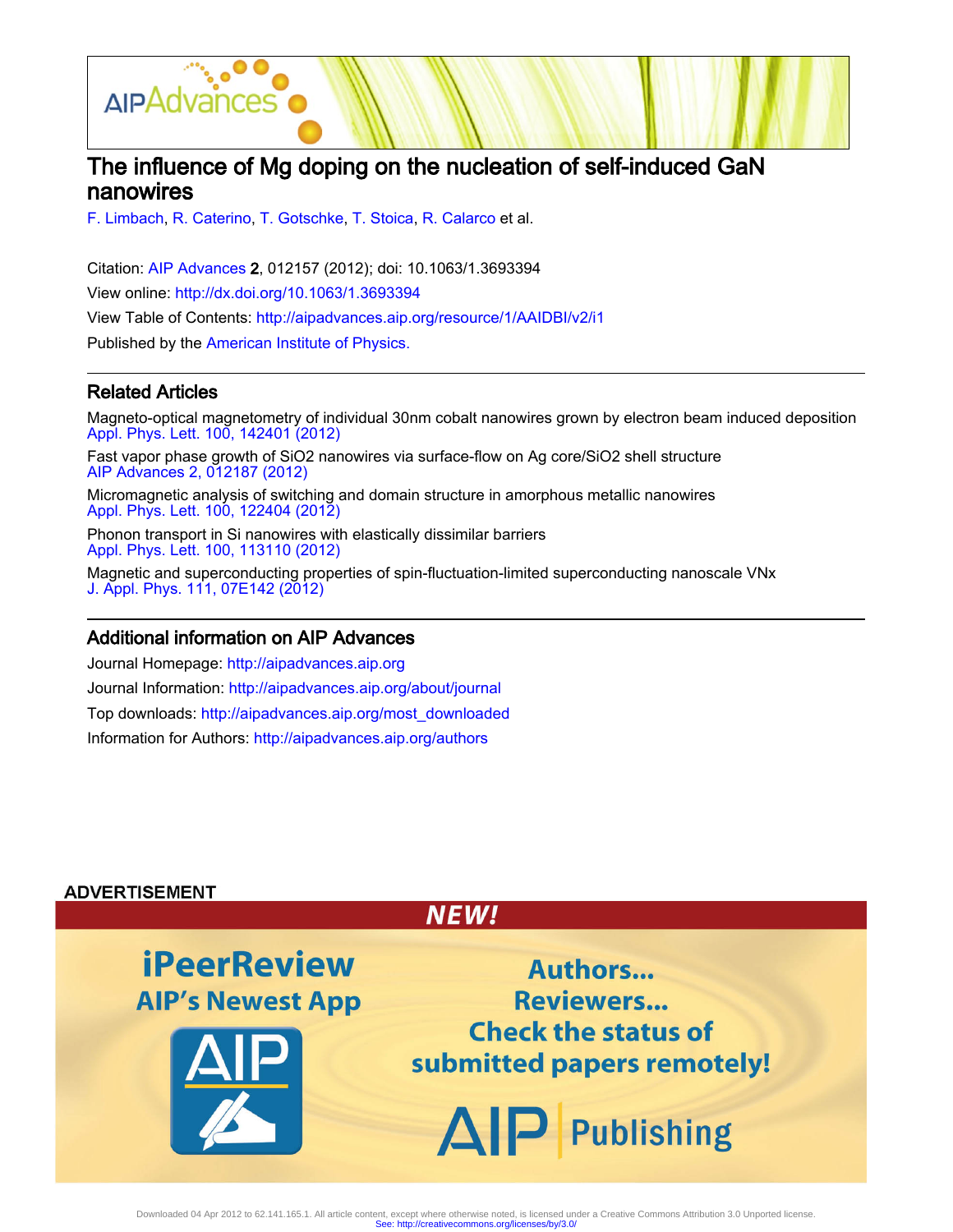## **[The influence of Mg doping on the nucleation of](http://dx.doi.org/10.1063/1.3693394) [self-induced GaN nanowires](http://dx.doi.org/10.1063/1.3693394)**

F. Limbach,<sup>1</sup> R. Caterino,<sup>2</sup> T. Gotschke,<sup>1</sup> T. Stoica,<sup>2</sup> R. Calarco,<sup>1,a</sup> L. Geelhaar, $1$  and H. Riechert<sup>1</sup>

<sup>1</sup>*Paul-Drude-Institut fur Festk ¨ orperelektronik, Hausvogteiplatz 5–7, 10117 Berlin, Germany ¨* <sup>2</sup>*Forschungszentrum Julich, Institute for Bio & Nanosystems IBN and JARA FIT Julich Aachen Research Alliance, 52425 Julich, Germany*

(Received 18 November 2011; accepted 14 February 2012; published online 29 February 2012)

GaN nanowires were grown without any catalyst by plasma-assisted molecular beam epitaxy. Under supply of Mg, nanowire nucleation is faster, the areal density of wires increases to a higher value, and nanowire coalescence is more pronounced than without Mg. During nanowire nucleation the Ga desorption was monitored insitu by line-of-sight quadrupole mass spectrometry for various substrate temperatures. Nucleation energies of  $4.0\pm0.3$  eV and  $3.2\pm0.3$  eV without and with Mg supply were deduced, respectively. This effect has to be taken into account for the fabrication of nanowire devices and could be employed to tune the NW areal density. *Copyright 2012 Author(s). This article is distributed under a Creative Commons Attribution 3.0 Unported License*. [\[http://dx.doi.org/10.1063/1.3693394\]](http://dx.doi.org/10.1063/1.3693394)

During the last decade, a considerable research effort has focused on semiconductor nanowires (NWs), as they possess the potential for the fabrication of novel nano devices, due to their high aspect ratio at nano scale dimensions and the possibility of integration with silicon-based technology.<sup>[1](#page-5-0)</sup> In particular, III-N NWs are considered suitable for the fabrication of efficient light emitting diodes  $(LEDs)^2$  but have also been employed for other devices.<sup>[3–6](#page-5-0)</sup> An approach that allows for high controllability in growing GaN NWs with good structural and optical quality is the catalyst-free growth by molecular beam epitaxy (MBE).<sup>[7,](#page-5-0)[8](#page-5-0)</sup> In order to grow GaN NWs, higher substrate temperatures and higher V/III ratios are employed compared with normal layer growth. $9-17$  The growth takes place in two phases: the formation of NW nuclei and the subsequent growth of the  $NWs.18-20$  Gaining control over the initial nucleation phase is critical, as it determines many properties of the GaN NWs such as their density for instance.<sup>[21](#page-5-0)</sup> A delay in the formation of GaN NW nuclei after opening the shutters of the MBE, also called incubation time, has been observed by several groups.<sup>[20–26](#page-5-0)</sup> Such a delay is also present in the case of catalyst-assisted NW growth.<sup>[27–29](#page-5-0)</sup> Yet for the GaN NWs grown without any catalyst, the origin of the incubation time during the nucleation process is still under investigation.

In this paper, we report on how the supply of an atomic species, in this case Mg, affects NW nucleation and in particular the duration of the incubation time. Given the paramount importance of the nucleation phase, any additional insight and/or way how to control nucleation is of high relevance both from a fundamental point of view and for applications. More specifically, Mg is commonly used as a p-type doping atom and thus its influence on the growth mechanism of GaN NWs is of importance for the realization of devices within these  $NWs$ .<sup>[30](#page-6-0)</sup> Even though Mg doping for LEDs is commonly conducted at the end of the growth other devices such as n-Si/p-GaN heterojunctions for heterojunction photovoltaic cells<sup>5</sup> and p-Si/p-GaN/n-organic hybrid solar cells<sup>6</sup> might require Mg doping at the beginning of the growth. Moreover, for spin-LEDs it is absolutely necessary to

2158-3226/2012/2(1)/012157/6 **2**, 012157-1 -



aElectronic mail: [calarco@pdi-berlin.de](mailto: calarco@pdi-berlin.de)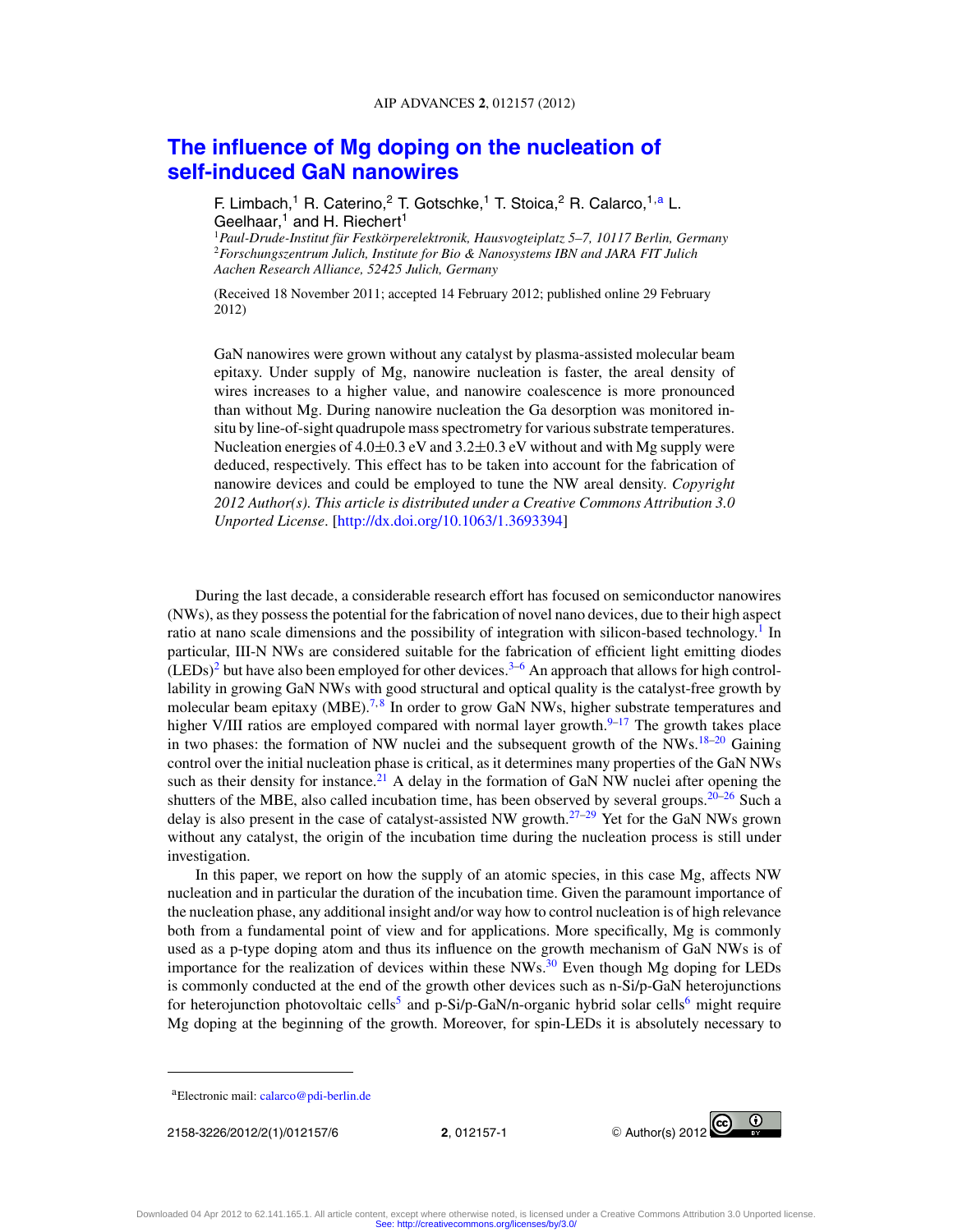perform hole injection through the substrate because the spin-lifetime of holes is very short and spin-polarization of the electrons through a ferromagnetic top contact is at the moment inevitable.<sup>[31,](#page-6-0)[32](#page-6-0)</sup> Spin-LEDs based on GaN NWs coated by Fe are a potential future application, $33$  and to realize such a device control of Mg doping in the nucleation stage needs to be achieved.

Here, the incubation time and its evolution with the growth temperature are monitored by a line-of-sight quadrupole mass spectrometry (LS-QMS) to detect the Ga desorbing from the substrate and by reflection high-energy electron diffraction (RHEED).<sup>[23](#page-5-0)</sup> These results are correlated with the statistical analysis of the NW areal density of samples grown for short times. We find that NW nucleation occurs much faster under the supply of Mg.

Catalyst-free GaN NWs were grown on Si(111) by plasma-assisted MBE. The N/Ga flux ratio of 6.5 was kept constant for all samples. Prior to growth, the native Si oxide was removed in situ by the deposition of a Ga layer which was subsequently desorbed by raising the temperature until the  $Si(111)$  7  $\times$  7 reconstruction was observed by means of RHEED, and then the Si surface was nitridated for 5 minutes. Two sets of GaN NW samples were grown. The first set was a time dependence series for the investigation of the nucleation phase with the following growth parameters: substrate temperature  $(T<sub>S</sub>)$  of 790 °C, nominal growth rate of Ga of 2 nm/min and N of 13 nm/min.<sup>[34](#page-6-0)</sup> For the second set of samples,  $T_S$  was varied between 760 °C and 806 °C using the same Ga and N rates employed for the first set. Both series were grown twice, once with Mg supply and once without. The Mg source was set to 300 °C, which yields a beam equivalent pressure of  $2.5 \cdot 10^{-8}$  mbar. The Mg shutter was opened simultaneously with the Ga shutter. Subsequent to growth, scanning electron microscopy (SEM) top view and cross-section images were taken.

Based on the SEM top view images of as-grown samples obtained for different growth durations, a statistical analysis of the areal density of the NWs was carried out. In Fig[.1,](#page-3-0) the NW density on the samples grown under Mg supply (blue squares) and the ones with undoped GaN (green circles) is plotted versus the growth time. Both, the series with Mg supply and the one without show the characteristic behaviour of GaN NW growth described by other authors.<sup>20–25</sup> In the initial phase, an incubation time can be observed during which no wire growth takes place. Subsequently, the nucleation phase follows, this causes a rapid jump in NW density on the substrate surface to values above  $4 \cdot 10^{10}$  cm<sup>-2</sup> in both cases. For longer deposition times, the NW density decreases due to coalescence of closely spaced NWs.<sup>20, [35](#page-6-0)</sup> Widely spaced wires, however, continue to grow separately.

Comparing the results of the two series, it is evident that the nucleation under Mg supply is more rapid. In fact, the maximum NW density is reached earlier than it is the case for the undoped samples. This is underlined by the SEM top view images of the samples grown for 7.5 minutes shown in Fig[.1.](#page-3-0) At the same time the tendency to coalesce is much stronger for the Mg doped wires (GaN:Mg) compared to their undoped counterparts (GaN). This tendency of stronger coalescence has been previously observed and has been linked to an enhanced lateral growth rate.<sup>30, [36,](#page-6-0) [37](#page-6-0)</sup> The observation is confirmed by SEM top view images shown in Fig. [1,](#page-3-0) associated with the samples grown for 20 minutes. The higher absolute NW density during nucleation implies also that the NW nuclei are more closely spaced in the case that Mg is supplied. This phenomenon along with the higher lateral growth rate also drives the observed enhanced coalescence as NWs touch each other much earlier during growth.

Fig[.2](#page-4-0) shows the typical LS-QMS signal observed for 69Ga during the nucleation of GaN NWs with and without Mg supply and otherwise identical conditions. The origin of the time axis was chosen to be the opening of the Ga shutter. Prior to this, the signal settles on a background value that is determined by the  $N_2$  supply to the plasma source and its stabilization. Upon opening of the shutters, the <sup>69</sup>Ga signal increases rapidly and settles again at a value which we define as  $p_{\text{inc}}$ , in this case at  $1.3 \cdot 10^{-10}$  mbar. The growth stage in which the signal stays constant can be associated with the incubation time, as no RHEED pattern indicating GaN is observed. $^{23}$  $^{23}$  $^{23}$  The absolute level of this signal and the duration of the incubation time depend strongly on the growth temperature as well as the Ga flux. Subsequently, the nucleation phase takes place evidenced by the decrease in the  $^{69}$ Ga signal. The reason for the decrease of the signal is that the Ga atoms form GaN nuclei and are incorporated into existing nuclei. The rate at which the later process occurs strongly depends on the number of already formed nuclei. Finally, once nucleation has finished, the Ga desorption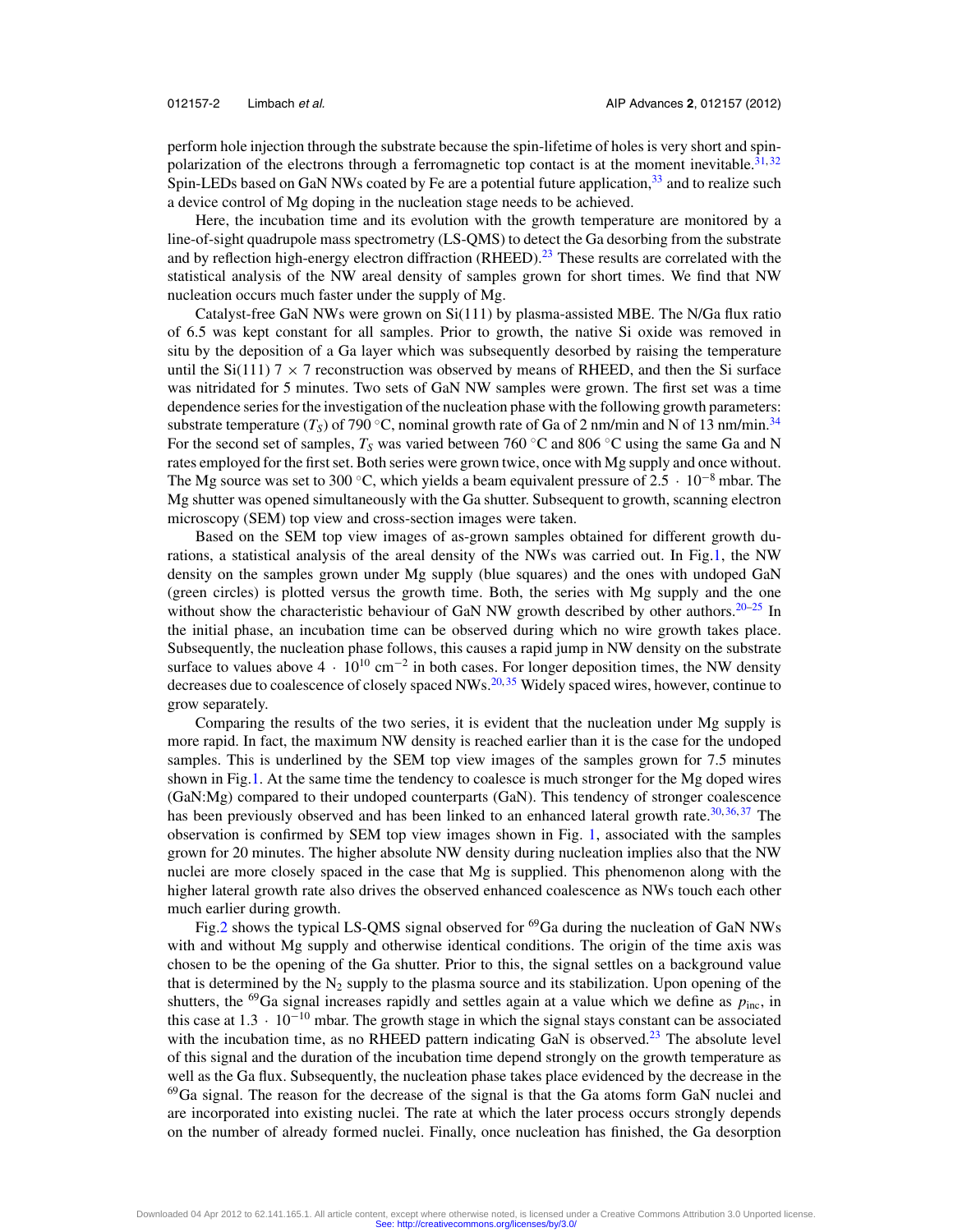<span id="page-3-0"></span>

FIG. 1. (color online) The density of NWs on the samples is plotted against the growth time for both Mg-doped (blue squares) and undoped samples (green circles). The insets show SEM top view images of the indicated samples. The lines serve as a guide to the eye only.

and therefore also the incorporation rate stabilize at values which remain constant throughout the entire growth run. For the samples presented in Fig[.2,](#page-4-0) this level we define as  $p_{stab}$  is at around 4.5 · <sup>10</sup>−<sup>11</sup> mbar. In this stage, the amount of incorporated Ga does not depend on whether Mg is supplied or not.

While the qualitative behaviour of the LS-QMS signal is quite the same for GaN and GaN:Mg a striking difference in the rate with which nucleation occurs is observed. In the case of GaN:Mg, the nucleation phase is much shorter. In order to quantify this nucleation rate, the LS-QMS signal was analyzed in more detail. In particular, the slope of the <sup>69</sup>Ga desorption decrease is of interest. In the intermediate stage between saturation and incubation time, this decrease is almost linear. As the absolute values of the saturation level may vary due to differences in background pressures, the pressure difference defined as  $p_{\text{diff}} = p_{\text{inc}} - p_{\text{stab}}$ , is determined. With this information, the times when the LS-QMS signal reaches a partial pressure level of  $p(t_1) = (p_{stab} + \frac{2}{3} \cdot p_{diff})$  and  $p(t_2) = (p_{stab} + \frac{1}{3} \cdot p_{diff})$  are extracted. Between these pressure levels, the LS-QMS signal decrease is almost linear in all cases (see Fig[.2](#page-4-0) for comparison). The difference  $\tau = t_2 - t_1$  between these two times gives an indication on the steepness of the signal slope. The bigger  $\tau$  is the longer it takes to form nuclei and to get into a stable growth regime where supply and incorporation/desorption of Ga do not change anymore over time.

This determination of  $\tau$  was carried out for all doped and undoped samples grown at different  $T_S$ . In Fig[.3,](#page-4-0) the data are presented in an Arrhenius plot in order to determine the nucleation energy.<sup>[38,](#page-6-0) [39](#page-6-0)</sup>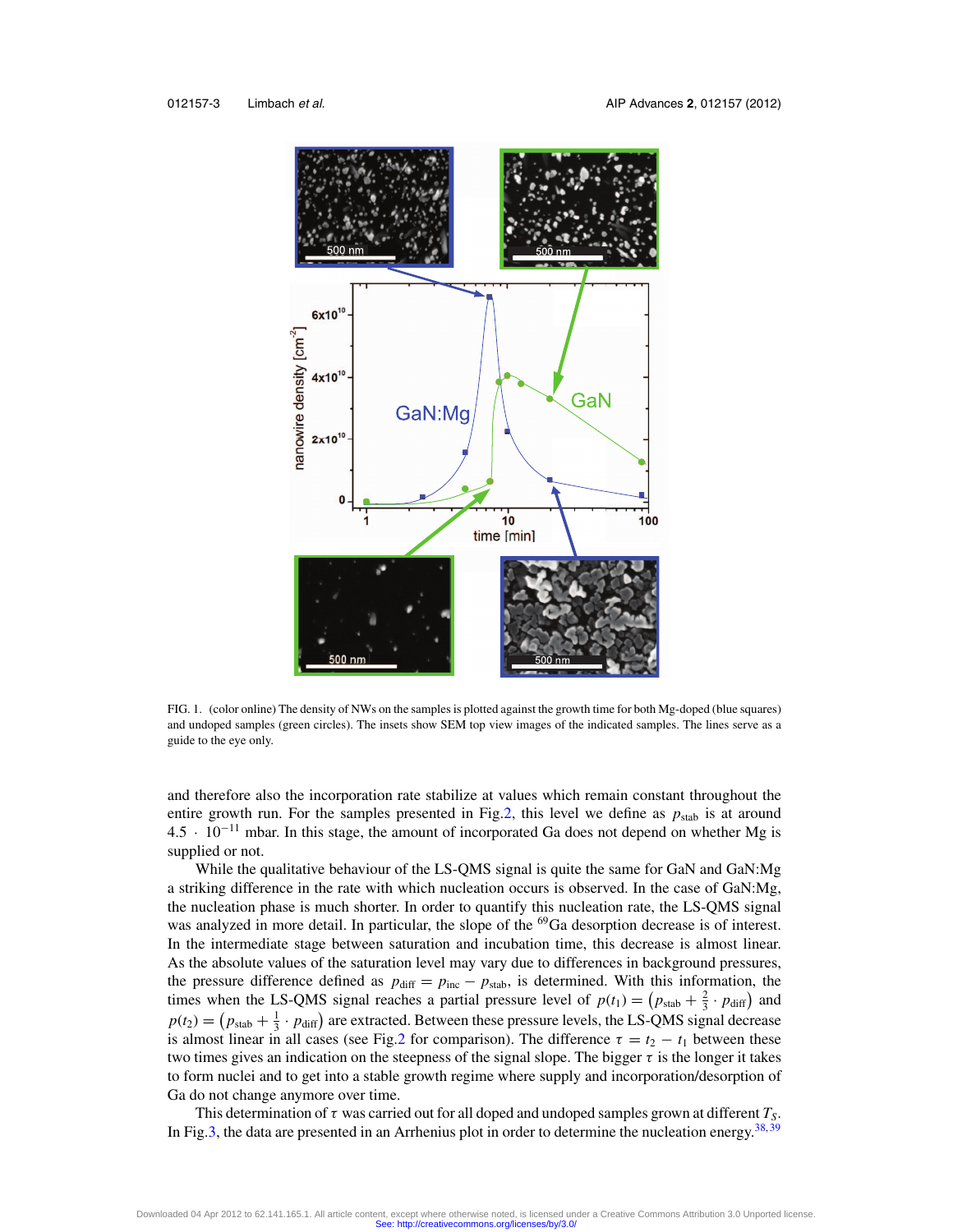<span id="page-4-0"></span>

FIG. 2. (color online) The partial pressure of 69Ga as detected by the LS-QMS is plotted versus the growth time for two samples, one with (blue) and one without (green) Mg supply.



FIG. 3. (color online) Arrhenius plot of  $\tau$  as defined in Fig. 2 for samples grown with (blue squares) and without (green circles) Mg supply. Both data sets were fitted (solid line) with the exponential function  $\tau(T_S^{-1}) = A \cdot \exp(-\Delta E \cdot (k_B T_S)^{-1})$ .

Throughout the whole  $T_s$  growth window (760 °C - 806 °C), the nucleation rate of the GaN:Mg samples is consistently higher. Moreover, the exponential fit of the respective Arrhenius plot yields a lower nucleation energy for GaN:Mg of  $3.2 \pm 0.3$  eV compared to the one for GaN of 4.0  $\pm$  0.3 eV. The absolute value for GaN differs from the one pulished earlier by Consonni *et al.* <sup>[25](#page-5-0)</sup> due to different methods in overcoming the difficulty of temperature calibration.

The interpretation of nucleation energies is not straightforward because they describe the convolution of different phenomena like the activation energy for surface diffusion, activation energy for desorption and the dissociation energy of a critical nucleus.<sup>[38,](#page-6-0) [39](#page-6-0)</sup> At the same time, those phenomena are not all directly accessible while the nucleation energy is a measurable quantity. Our determination of the nucleation energies with and without Mg shows first of all that there is a systematic difference between the two cases. Moreover, the difference of 0.8 eV between the two energies gives an indication of the stabilizing nature of the Mg atoms: It is evident from the difference in the nucleation energy that GaN:Mg is less sensitive to temperature change than pure GaN. This observation and the enhanced nucleation rate suggest that Mg acts as a stabilizer for the forming nuclei. Lymperakis *et al.* asserted that stoichiometric non-polar GaN surfaces are intrinsically unstable against atomic N and therefore Ga adatom incorporation events are more probable on the c-plane surface.<sup>40</sup> This balance might shift with Mg acting as a stabilizer for N atoms allowing a higher lateral growth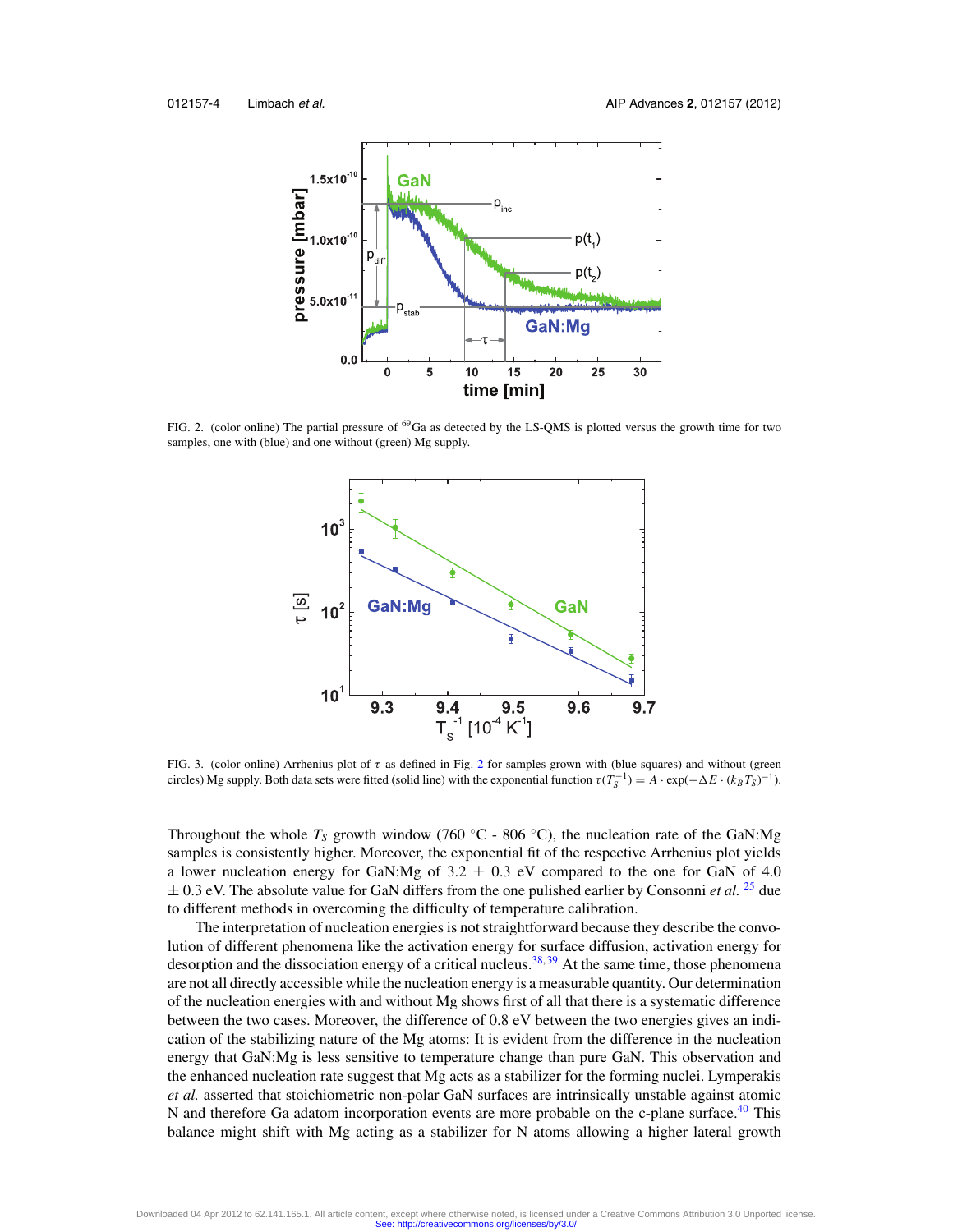<span id="page-5-0"></span>

rate and more rapid nucleation. Such an effect could also explain the enhanced lateral growth rate observed in this study and elsewhere. $36,37$  $36,37$ 

In summary, the nucleation behavior of Mg-doped GaN NWs and their undoped counterparts has been compared. A much more rapid nucleation (shorter incubation time) along with a higher number of NW nuclei is observed if Mg is supplied. Under the employed growth conditions, the energy  $\Delta E$  for nucleation was deduced to be  $\Delta E_{\text{GAN}} = 4.0 \pm 0.3$  eV for undoped GaN and  $\Delta E_{\text{Gal} \cdot \text{Me}} = 3.2 \pm 0.3$  eV for GaN grown with Mg supply.

Beyond the implications for device design and p-type doping of GaN NWs this peculiar nucleation behavior of GaN NWs under Mg supply can be employed to control NW sizes and densities within the self-assembled process. Moreover, the effect might proof to be helpful for controlling selective area growth, where the selectivity is to a large extent determined in the nucleation phase.14, 15, [41,](#page-6-0) [42](#page-6-0) In particular, selective area growth has been achieved by combining a mask on which the incubation time is very long with holes to an underlying material on which the incubation time is short.<sup>14, 15</sup> As long as the total growth duration is shorter than the incubation time on the mask, NWs grow only in the holes. Thus, the strong effect of Mg on the incubation time that we report here widens the range of possibilities to fine-tune selective area growth. Finally, the effect reported here may very well hold true also for other atomic species. Therefore, the supply of several atomic species during nucleation can be used as a tool to design the NW ensemble according to specific needs.

We are grateful to C. Herrmann, G. Jaschke, and H.-P. Schönherr for their dedicated maintenance of the MBE system and to A.-K. Bluhm for the scanning electron micrographs. This work has been partly funded by the German government BMBF project MONALISA (Contract No. 01BL0810). We thank C. Somaschini for careful reading of the manuscript.

- <sup>2</sup> A. Kikuchi, M. Kawai, M. Tada, and K. Kishino, [J. J. of Appl. Phys. P.2](http://dx.doi.org/10.1143/JJAP.43.L1524) **43**, L1524 (2004).
- <sup>3</sup> Y. Huang, X. Duan, Y. Cui, and C. Lieber, [Nano Lett.](http://dx.doi.org/10.1021/nl015667d) **2**, 101 (2002).
- <sup>4</sup> J. Ebbecke, S. Maisch, A. Wixforth, R. Calarco, R. Meijers, M. Marso, and H. Lüth, [Nanotechnology](http://dx.doi.org/10.1088/0957-4484/19/27/275708) 19, 275708 (2008).
- <sup>5</sup> Y. B. Tang, Z. H. Chen, H. S. Song, C. S. Lee, H. T. Cong, H. M. Cheng, W. J. Zhang, I. Bello, and S. T. Lee, [Nano Lett.](http://dx.doi.org/10.1021/nl801728d)
- **8**, 4191 (2008).
- <sup>6</sup> Y. Chen, H. Shih, C. Wang, C. Hsieh, C. Chen, Y. Chen, and T. Lin, [Opt. Express](http://dx.doi.org/10.1364/OE.19.00A319) **19**, A319 (2011).
- $^7$ C. Chéze, L. Geelhaar, O. Brandt, W. Weber, H. Riechert, S. Münch, R. Rothemund, S. Reitzenstein, A. Forchel, T. Kehagias, P. Komninou, G. Dimitrakopulos, and T. Karakostas, [Nano Research](http://dx.doi.org/10.1007/s12274-010-0013-9) **3**, 528 (2010).
- <sup>8</sup> L. Geelhaar, C. Cheze, B. Jenichen, O. Brandt, C. Pfüler, S. Münch, R. Rothemund, S. Reitzenstein, A. Forchel, T. Kehagias, P. Komninou, G. Dimitrakopulos, T. Karakostas, L. Lari, P. Chalker, M. Gass, and H. Riechert, [IEEE J. Sel. Topics in](http://dx.doi.org/10.1109/JSTQE.2010.2098396) [Quantum Electron.](http://dx.doi.org/10.1109/JSTQE.2010.2098396) **17**, 878 (2011).
- <sup>9</sup> M. Yoshizawa, A. Kikuchi, M. Mori, N. Fujita, and K. Kishino, [J. J. of Appl. Phys. P.2](http://dx.doi.org/10.1143/JJAP.36.L459) **36**, L459 (1997).
- <sup>10</sup> M. Sanchez-Garcia, E. Calleja, E. Monroy, F. Sanchez, F. Calle, E. Munoz, and R. Beresford, [J. Cryst. Growth](http://dx.doi.org/10.1016/S0022-0248(97)00386-2) **183**, 23 (1998).
- 11R. Meijers, T. Richter, R. Calarco, T. Stoica, H. Bochem, M. Marso, and H. Luth, [J. Cryst. Growth](http://dx.doi.org/10.1016/j.jcrysgro.2005.11.117) **289**, 381 (2006).
- <sup>12</sup> K. Bertness, A. Roshko, N. Sanford, J. Barker, and A. Davydov, [J. Cryst. Growth](http://dx.doi.org/10.1016/j.jcrysgro.2005.11.079) **287**, 522 (2006).
- 13R. Songmuang, O. Landre, and B. Daudin, [Appl. Phys. Lett.](http://dx.doi.org/10.1063/1.2817941) **91** (2007).
- <sup>14</sup> T. Schumann, T. Gotschke, F. Limbach, T. Stoica, and R. Calarco, [Nanotechnology](http://dx.doi.org/10.1088/0957-4484/22/9/095603) **22**, 095603 (2011).
- <sup>15</sup> T. Gotschke, T. Schumann, F. Limbach, T. Stoica, and R. Calarco, [Appl. Phys. Lett.](http://dx.doi.org/10.1063/1.3559618) **98**, 103102 (2011).
- <sup>16</sup> O. Brandt, C. Pfüller, C. Chèze, L. Geelhaar, and H. Riechert, *[Phys. Rev. B](http://dx.doi.org/10.1103/PhysRevB.81.045302)* **81**, 045302 (2010).
- <sup>17</sup> S. Fernández-Garrido, J. Grandal, E. Calleja, M. A. Sánchez-Garciá, and D. López-Romero, [J. Appl. Phys.](http://dx.doi.org/10.1063/1.3267151) 106, 126102 (2009).
- <sup>18</sup> V. Consonni, M. Knelangen, L. Geelhaar, A. Trampert, and H. Riechert, [Phys. Rev. B](http://dx.doi.org/10.1103/PhysRevB.81.085310) **81** (2010).
- <sup>19</sup> V. Consonni, M. Hanke, M. Knelangen, L. Geelhaar, A. Trampert, and H. Riechert, [Phys. Rev. B](http://dx.doi.org/10.1103/PhysRevB.83.035310) **83** (2011).
- <sup>20</sup> R. Calarco, R. J. Meijers, R. K. Debnath, T. Stoica, E. Sutter, and H. Lüth, [Nano Lett.](http://dx.doi.org/10.1021/nl0707398) **7**, 2248 (2007).
- <sup>21</sup> V. Consonni, M. Knelangen, A. Trampert, L. Geelhaar, and H. Riechert, [Appl. Phys. Lett.](http://dx.doi.org/10.1063/1.3555450) **98**, 071913 (2011).
- <sup>22</sup> S. D. Carnevale, J. Yang, P. J. Phillips, M. J. Mills, and R. C. Myers, [Nano Lett.](http://dx.doi.org/10.1021/nl104265u) **11**, 866 (2011).
- 23C. Cheze, L. Geelhaar, A. Trampert, and H. Riechert, [Appl. Phys. Lett.](http://dx.doi.org/10.1063/1.3464956) **97**, 043101 (2010).
- <sup>24</sup> O. Landre, C. Bougerol, H. Renevier, and B. Daudin, [Nanotechnology](http://dx.doi.org/10.1088/0957-4484/20/41/415602) **20**, 415602 (2009).
- <sup>25</sup> V. Consonni, A. Trampert, L. Geelhaar, and H. Riechert, [Appl. Phys. Lett.](http://dx.doi.org/10.1063/1.3610964) **99**, 033102 (2011).
- 26R. Mata, K. Hestroffer, J. Budagosky, A. Cros, C. Bougerol, H. Renevier, and B. Daudin, [J. Cryst. Growth](http://dx.doi.org/10.1016/j.jcrysgro.2011.08.015) **334**, 177 (2011).
- <sup>27</sup> T. Clement, S. Ingole, S. Ketharanathan, J. Drucker, and S. T. Picraux, [Appl. Phys. Lett.](http://dx.doi.org/10.1063/1.2364121) **89** (2006).
- <sup>28</sup> A. F. i. Morral, C. Colombo, G. Abstreiter, J. Arbiol, and J. R. Morante, Appl. Phys. Lett. **92** (2008).

<sup>1</sup>C. M. Lieber and Z. L. Wang, [MRS Bulletin](http://dx.doi.org/10.1557/mrs2007.41) **32**, 99 (2007).

<sup>&</sup>lt;sup>29</sup> C. Chéze, L. Geelhaar, A. Trampert, O. Brandt, and H. Riechert, [Nano Lett.](http://dx.doi.org/10.1021/nl101465b) **10**, 3426 (2010).